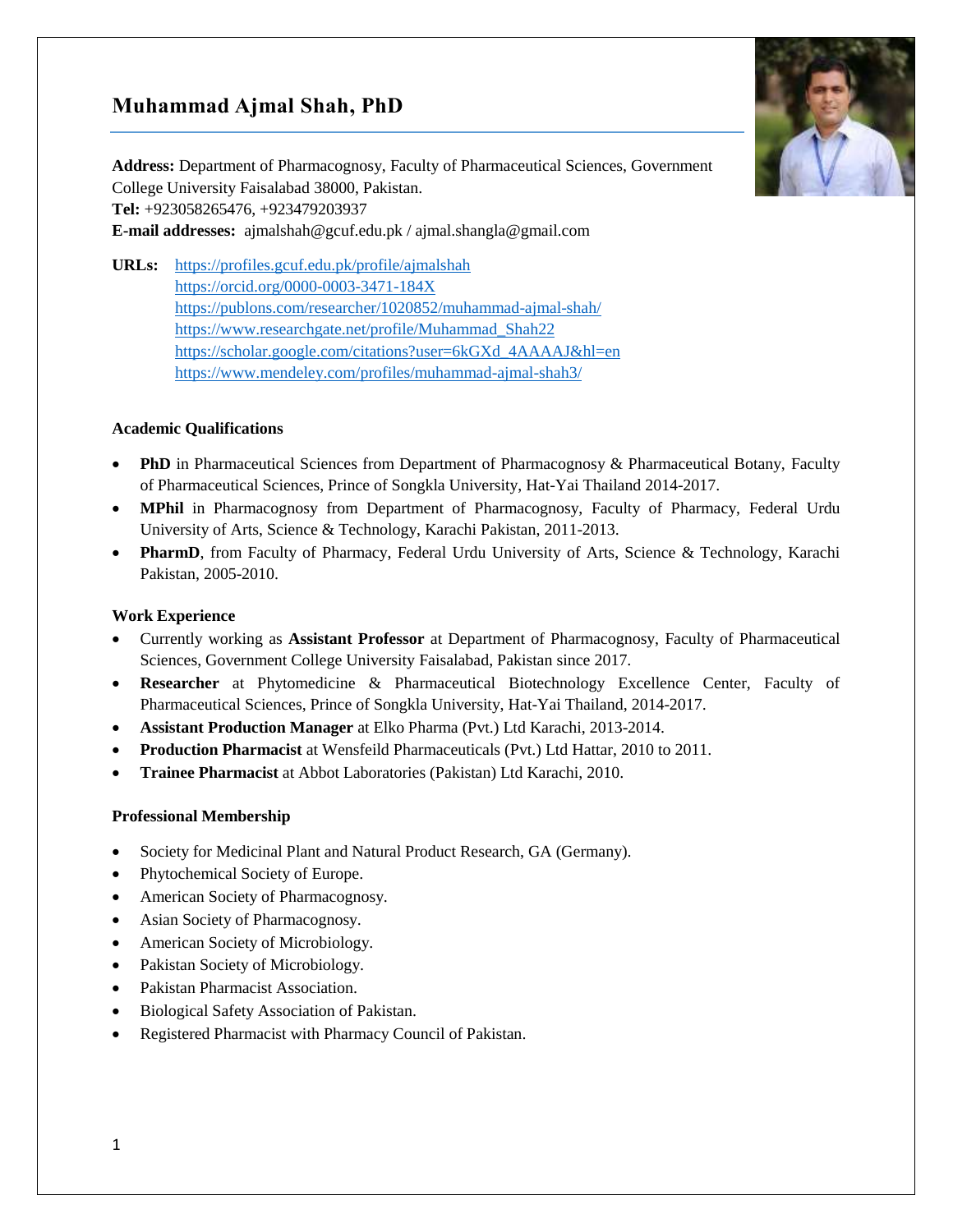## **Awards & Achievements**

- 1. Thailand Education Hub for ASEAN Countries (TEH-AC) PhD Scholarship 2014-17, granted by Graduate School, Prince of Songkla University Hat-Yai, Songkhla, Thailand.
- 2. PSU Thesis Support Grant 2016, awarded by Graduate School, Prince of Songkla University Hat-Yai, Songkhla, Thailand.
- 3. HEC-Pakistan Travel Grant awarded by Higher Education Commission Pakistan to present in the  $5<sup>th</sup>$ International Mediterranean Symposium on Medicinal and Aromatic Plants & The  $5<sup>th</sup>$  International Symposium on Pharmaceutical and Biomedical Sciences JOINT MEETING, April 24-28, 2019, Cappadocia, Turkey
- 4. GA Travel Grant 2017 awarded by GA Society for Medicinal Plant and Natural Product Research Germany to present poster in their 65<sup>th</sup> GA Annual Meeting at Basel Switzerland, 3-7 September 2017.
- 5. Faculty Conference Support Grant-2017, awarded by Faculty of Pharmaceutical Sciences, Prince of Songkla University Hat-Yai, Songkhla, Thailand for poster presentation in  $2<sup>nd</sup>$  International Symposium on Phytochemical in Food and Medicine at Fuzhou China 7-10 April 2017.
- 6. Faculty Conference Support Grant-2016, awarded by Faculty of Pharmaceutical Sciences, Prince of Songkla University Hat-Yai, Songkhla, Thailand for oral presentation in 4th Current Drug Development Conference, June 1-3 2016, Phuket Thailand.
- 7.  $2<sup>nd</sup>$  Best Poster Award in 1<sup>st</sup> FUUAST Science Symposium 18-20 February 2014, organized by Department of Biochemistry, Federal Urdu University of Arts, Science & Technology Karachi, Pakistan.

# **Scientific Events Organized**

- 1. Chief organizer, 2nd International Symposium on Pharmaceutical Sciences, *"Innovation and Integration in Pharmaceutical & Biomedical Sciences, Way Forward for Collaboration"* January 30, 2019 at Faculty of Pharmaceutical Sciences, Government College University Faisalabad, Pakistan.
- 2. Co-organizer, One Day International Workshop on *Current Trends in the Use of Natural Products as Therapeutic Agents*, November 12, 2018 at Department of Pharmacy, Forman Christian College (A Chartered University) Lahore, Pakistan.
- 3. Organized *Pharmacy Day, 2018* at Department of Pharmacy, May 14, 2018 at Department of Pharmacy, Forman Christian College (A Chartered University) Lahore, Pakistan.
- 4. Organizer, One Day Workshop on *Current Good Manufacturing Practices (cGMP)*, May 04, 2018 at Department of Pharmacy, Forman Christian College (A Chartered University) Lahore, Pakistan.

# **Research Expertise & Interests**

Bioactive constituent's enriched standardized herbal extract preparation using green approaches, isolation and purification of their marker compounds, *in vitro/in vivo* bio-evaluation and their use in the treatment of aging associated and metabolic diseases such as diabetes, obesity, cancer, Alzheimer's and Parkinson's diseases. Nutraceuticals & cosmeceuticals

# **Technical Skills & Competences**

- Microwave assisted green extraction of bioactive compounds
- Bioactive phytoconstituents enrichment using alternative and green solvents, recyclable and biodegradable resins
- Isolation, purification and structure elucidation of natural products
- Analytical and preparative HPLC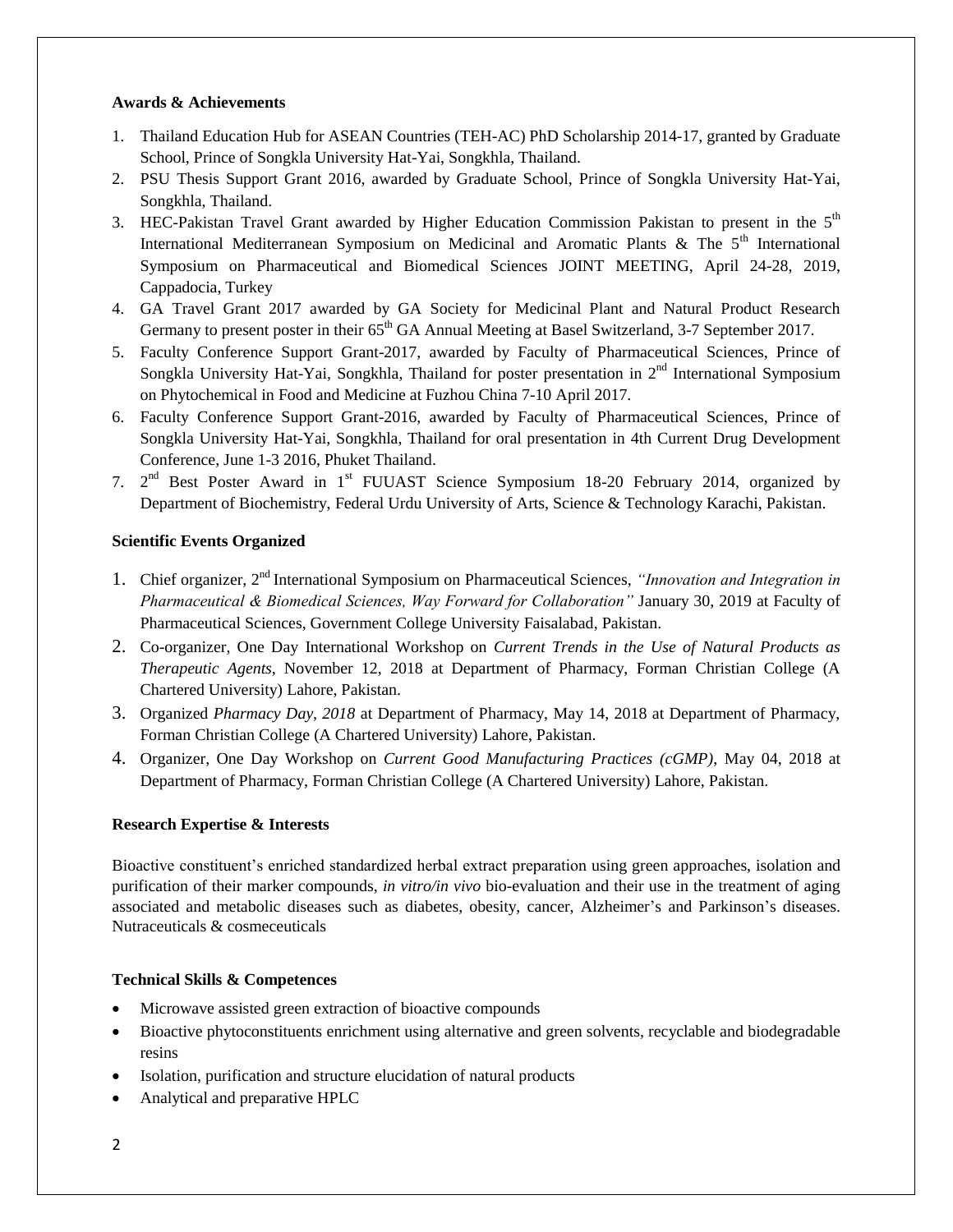- *In vitro* enzymatic inhibition antidiabetic assays
- *In vitro* cell based antidiabetic and anticancer assays
- Animal handling in antidiabetic, anti-Parkinson's and anti-Alzheimer's studies

#### **Journal Publications**

- 1. Nageen B, Rasul A, Hussain G, **Shah MA**\*, Anwar H, Hussain SM, Uddin MS, Sarfraz I, Riaz A, Selamoglu Z. Jaceosidin: a natural flavone with versatile pharmacological and biological activities. *Current Pharmaceutical Design*. 2020 (Accepted)
- 2. Zafar S, Sarfraz I, Rasul A, Shah MA\*, Hussain G, Zahoor MK, Shafiq N, Riaz A, Selamoglu Z, Sarker S. Osthole: A Multifunctional Natural Compound with Potential Anticancer, Antioxidant and Antiinflammatory Activities. *Mini Reviews in Medicinal Chemistry*. 2020 (Accepted)
- 3. Adnan M, Rasul A, Hussain G, Shah MA, Sarfraz I, Nageen B, Riaz A, Khalid R, Asrar M, Selamoglu Z, Adem S, Sarker S. Physcion and Physcion 8-O-β-glucopyranoside: Natural Anthraquinones with Potential Anti-cancer Activities. *Current Drug Targets*. 2020 (Accepted)
- 4. Uddin MS, Hossain MF, Al Mamun A, **Shah MA,** Hasana S, Bulbul IJ, Sarwar MS, Mansouri RA, Ashraf GM, Rauf A, Abdel-Daim MM. Exploring the multimodal role of phytochemicals by modulating cellular signal pathways to combat age-related neurodegeneration. *Science of The Total Environment*. 2020 Mar 31:138313.
- 5. Nawaz J, Rasul A, **Shah MA\*,** Hussain G, Riaz A, Sarfraz I, Zafar S, Adnan M, Khan AH, Selamoglu Z. Cardamonin: A new player to fight cancer via multiple cancer signaling pathways. *Life Sciences*. 2020 Mar 26:117591.
- 6. Sarfraz A, Javeed M, **Shah MA**\*, Hussain G, Shafiq N, Sarfraz I, Riaz A, Sadiqa A, Zara R, Zafar S, Kanwal L. Biochanin A: A novel bioactive multifunctional compound from nature. *Science of the Total Environment*. 2020 Mar 12:137907.
- 7. Uddin MS, Kabir MT, Rahman MM, Mathew B, **Shah MA**, Ashraf GM. TV 3326 for Alzheimer's dementia: a novel multimodal ChE and MAO inhibitors to mitigate Alzheimer's‐like neuropathology. *Journal of Pharmacy and Pharmacology*. 2020 Mar 9.
- 8. Shehzad A, Saleem U, **Shah MA**, Vargas-de la Cruz C, Khan AH, Ahmad B. Antiurolithic evaluation of *Cucurbita pepo* seeds extract against sodium oxalate-induced renal calculi. *Pharmacognosy Magazine*. 2020 Mar 1;16(68):174.
- 9. Sarfraz I, Rasul A, Hussain G, **Shah MA**, Zahoor AF, Asrar M, Selamoglu Z, Ji XY, Adem Ş, Sarker SD. 6‐Phosphogluconate dehydrogenase fuels multiple aspects of cancer cells: From cancer initiation to metastasis and chemoresistance. *BioFactors*. 2020 Feb 10.
- 10. Sheikh FA, Aamir MN, **Shah MA**, Ali L, Anwer K, Javaid Z. Formulation design, characterization and in vitro drug release study of orodispersible film comprising BCS class II drugs. *Pakistan Journal of Pharmaceutical Sciences*. 2020 Jan 1; 33:343-53.
- 11. Yeung AW, Orhan IE, Aggarwal BB, Battino M, Belwal T, Bishayee A, Daglia M, Devkota HP, El-Demerdash A, **Shah MA,** Balacheva AA, Georgieva MG. Berberine, a popular dietary supplement for human and animal health: Quantitative research literature analysis–a review. *Animal Science Papers & Reports*. 2020 Jan 1; 38(1).
- 12. Naz S, Zafar M, Ahmad M, Memon RA, Sultana S, Bahadur S, Ozdemir FA, Siddiq Z, Shah MA. Palynological investigation of lactiferous flora (Apocynaceae) of District Rawalpindi, Pakistan, using light and scanning electron microscopy. *Microscopy research and technique*. 2019 Sep; 82(9):1410-8.
- 13. Kumar R, Harilal S, Gupta SV, Jose J, Uddin MS, **Shah MA**, Mathew B. Exploring the new horizons of drug repurposing: A vital tool for turning hard work into smart work. *European Journal of Medicinal Chemistry* 2019, 8:111602.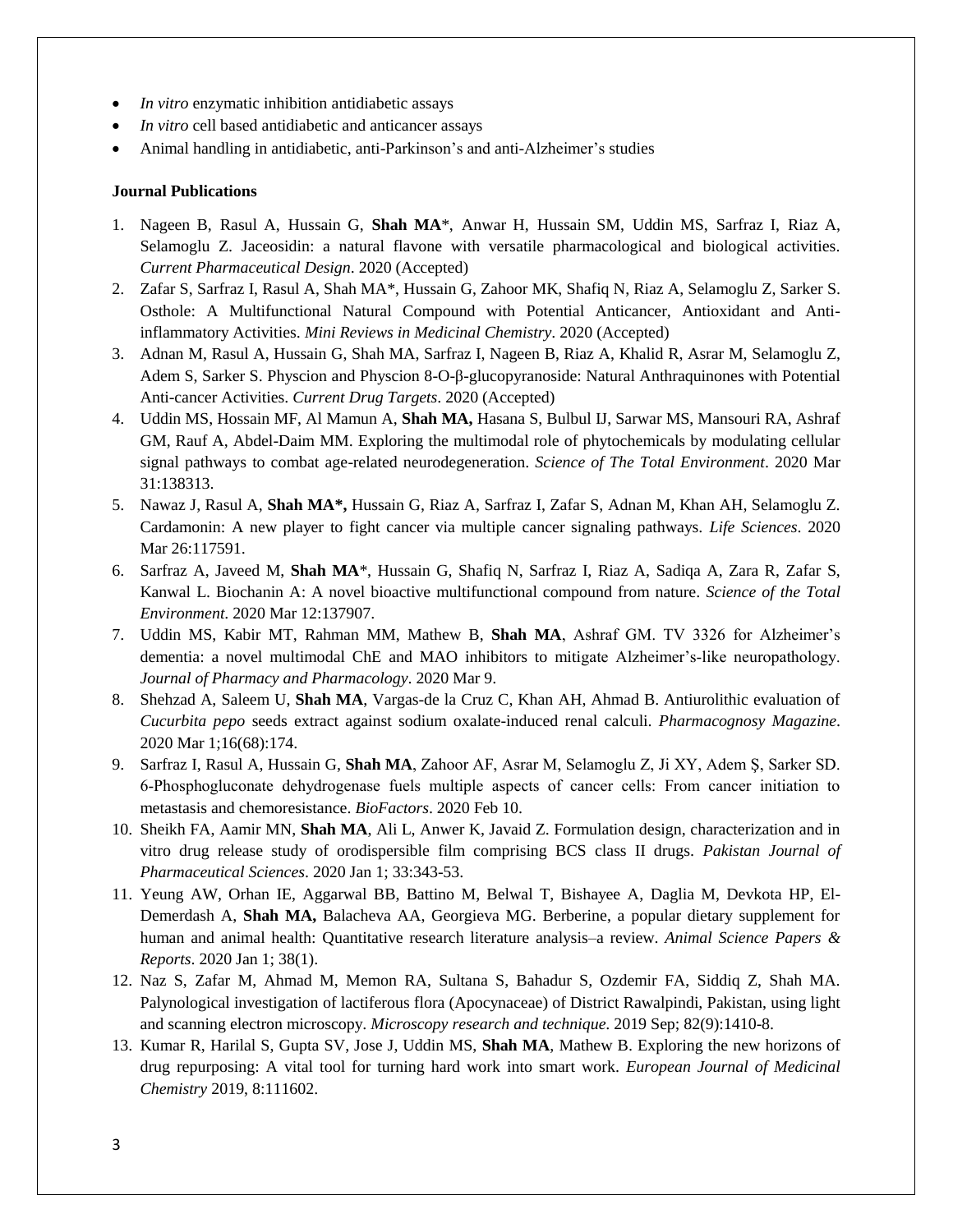- 14. Samsuzzaman M, Uddin MS, **Shah MA**, Mathew B. Natural inhibitors on airway mucin: Molecular insight into the therapeutic potential targeting MUC5AC expression and production. *Life sciences*. 2019 May 19.
- 15. Orhanc OK, Barrecae MB, Belwalg AB, **Shah MA,** Dagliaam HP, Echeverríak AE, Balachevan MG. Resveratrol, a popular dietary supplement for human and animal health: Quantitative research literature analysis-a review. *Animal Science Papers and Reports* 2019; 37(2):103-18.
- 16. **Shah MA,** Khalil R, Haq ZU, Reanmongkol W, Panichyupakaranant P. Anti-hyperglycemic and antihyperlipidemic effects of rhinacanthins-rich extract from *Rhinacanthus nasutus* leaves in nicotinamidestreptozotocin induced diabetic rats. *Biomedicine & Pharmacotherapy,* 2019, 113, 108702.
- 17. Chauhdary Z, Saleem U, Ahmad B, Shah S and **Shah MA**\* . Neuroprotective evaluation of *Tribulus terrestris* L. in aluminum chloride induced Alzheimer's disease. *Pakistan Journal of Pharmaceutical Sciences,* 2019, 32(2):805-816
- 18. Zhao LL, Makinde EA, **Shah MA**, Olatunji OJ, Panichayupakaranant P. Rhinacanthins‐rich extract and rhinacanthin C ameliorate oxidative stress and inflammation in streptozotocin‐nicotinamide‐induced diabetic nephropathy. *Journal of Food Biochemistry,* 2019, e12812.
- 19. **Shah MA,** Panichyupakaranant P. Antidiabetic naphthoquinones and their plant resources in Thailand. A Review. *Chemical and Pharmaceutical Bulletin*. 2018, 66(5):483-492.
- 20. **Shah MA,** Khalil R, Haq ZU, Panichyupakaranant P. α-Glucosidase inhibitory effect of rhinacanthins-rich extract from *Rhinacanthus nasutus* leaf and synergistic effect in combination with acarbose. *Journal of Functional Foods.* 2017, 36:325-331
- 21. **Shah MA,** Muhammad H, Mehmood Y, Khalil R, Haq ZU, Panichyupakaranant P. Superoxide scavenging and antiglycation activities of rhinacanthins-rich extract from *Rhinacanthus nasutus* leaves. *Pharmacognosy Magazine.* 2017, 13:652-658
- 22. **Shah MA,** Jakkawanpitak C, Decha S, Panichyupakaranant P. Rhinacanthins-rich extract enhance glucose uptake and inhibit adipogenesis in 3T3-L1 adipocytes and L6 myotubes. *Pharmacognosy Magazine.* 2017, 13(4):S817–S821.
- 23. Khan I, **Shah MA**, Sualeh M, Mehmood F, Saeed A. Determination and identification of Enterobacteriaceae in street vended foods in Karachi, Pakistan. *Pakistan Journal of Nutrition*, 2015, 14:225-228
- 24. Sabir S, Tahir K, Rashid N, Naz S, Masood B, Shah MA, Sualeh M. Phytochemical and antioxidant studies of Berberis lycium. *Pakistan Journal of Pharmaceutical Sciences*. 2013 Nov 1;26(6):1165-72.
- 25. Sabir S, Tahir K, Rashid N, Naz S, Masood B, **Shah MA**, Sualeh M. Phytochemical and antioxidant studies of *Berberis lycium*. *Pakistan Journal of Pharmaceutical Sciences,* 2013, 26:1165-1172
- 26. Sherwani SK, Khan MM, Zubair A, **Shah MA,** Kazmi SU. Evaluation of *in vitro* [thrombolytic activity of](http://www.academia.edu/4084715/Evaluation_of_In_Vitro_Thrombolytic_Activity_of_Bougainvillea_Spectabilis_Leaf_Extract)  *[Bougainvillea spectabilis](http://www.academia.edu/4084715/Evaluation_of_In_Vitro_Thrombolytic_Activity_of_Bougainvillea_Spectabilis_Leaf_Extract)* leaf extract. *International Journal of Pharmaceutical Sciences Review & Research*, 2013, 21:6-8.
- 27. Sherwani SK, Irshad A, **Shah MA,** Ajaz M Ahmad H. Antibiotic resistance issues in clinical pathogens: A Review. *International Journal of Pharmaceutical Sciences & Research*, 2013, 4:1725-1729.
- 28. **Shah MA,** Sherwani SK, Sualeh M, Kanwal S, Khan HN, Kazmi SU. *In vitro* anthelmintic and antiurolithic assessment of *Berberis lycium* root bark. *Journal of Pharmacognosy and Phytochemistry* 2014;3 :205-210

\*Corresponding author  $\parallel$  Manuscripts submitted (7)

### **Book Chapters**

1. Blundell R, Azzopardi J, Briffa J, Rasul A, Vargas-de la Cruz C, **Shah MA**\*. Analysis of pentaterpenoids. In Recent Advances in Natural Products Analysis 2020 Jan 1 (pp. 457-475). Elsevier.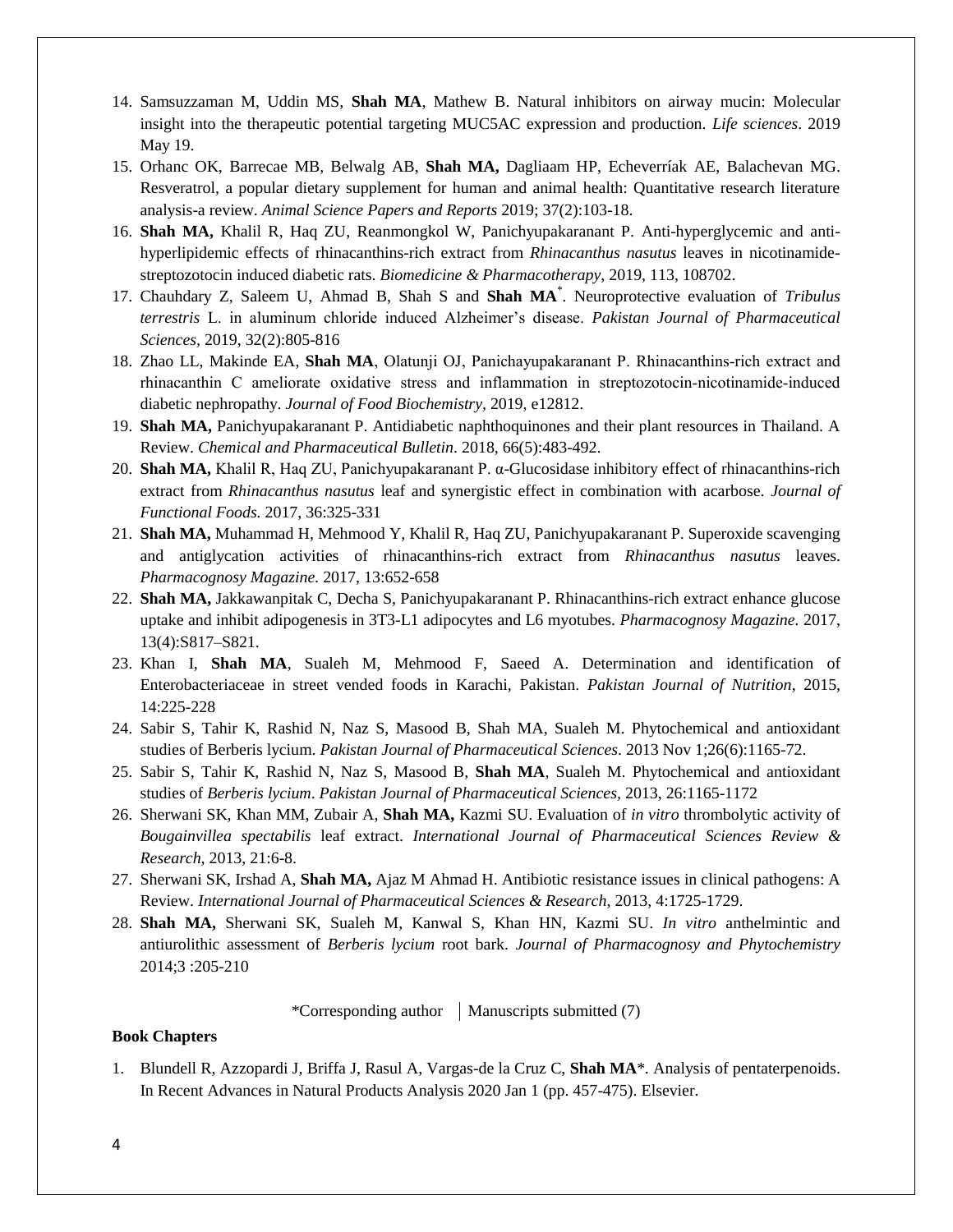- 2. Shah I, **Shah MA**\*, Nawaz MA, Pervez S, Noreen N, Vargas-de la Cruz C, Khan F, Blundell R, Briffa J, Azzopardi J, Niaz K. Analysis of other phenolics (capsaicin, gingerol, and alkylresorcinols). In Recent Advances in Natural Products Analysis 2020 Jan 1 (pp. 255-271). Elsevier.
- 3. Niaz K, Khan F, **Shah MA**\*. Analysis of quinonoids. In Recent Advances in Natural Products Analysis 2020 Jan 1 (pp. 749-766). Elsevier.
- 4. **Shah MA**, Niaz K, Aslam N, Vargas-de la Cruz C, Kabir A, Khan AH, Khan F, Panichayupakaranant P. Analysis of proteins, peptides, and amino acids. In Recent Advances in Natural Products Analysis 2020 Jan 1 (pp. 723-747). Elsevier.
- 5. Niaz K, Khan F, **Shah MA**\*. Analysis of carbohydrates (monosaccharides, polysaccharides). InRecent Advances in Natural Products Analysis 2020 Jan 1 (pp. 621-633). Elsevier.
- 6. Bule M, Issa IA, Khan F, **Shah MA**\*, Niaz K. Development of new food products based on phytonutrients. In Phytonutrients in Food 2020 Jan 1 (pp. 197-216). Elsevier.
- 7. Niaz K, **Shah MA**\*, Khan F, Saleem U, Vargas C, Panichayupakaranant P. Bioavailability and safety of phytonutrients. In Phytonutrients in Food 2020 Jan 1 (pp. 117-136). Elsevier.
- 8. Bule M, **Shah MA**\*, Abdurahman AA, Ullah MS, Shah S, Amin A, Niaz K. Diet and Nutrition in Alzheimer's Disease and Healthy Aging. In Biological, Diagnostic and Therapeutic Advances in Alzheimer's Disease 2019 (pp. 53-70). Springer, Singapore.

\*Corresponding author  $\vert$  Chapters submitted (7)

#### **Book Editor**

Stanley C. Udedi, Jonathan C. Ifemeje, Chukwuebuka Egbuna, **Muhammad Ajmal Shah**, Kingsley C. Patrick-Iwuanyanwu and Azhar Rasul. Research methods in biosciences: the state-of-the-arts methods and applications. Elsevier (In process)

# **Editorial**

- Pakistan Journal of Pharmaceutical Sciences (Pakistan)
- Medical Technologies Journal (Algeria)

## **Reviewer**

- Science of the Total Environment
- Oxidative Medicine and Cellular Longevity
- Ecotoxicology and Environmental Safety
- World Journal of Surgical Oncology
- Current Protein & Peptide Science
- Pharmacognosy Magazine (Wolters Kluwer)
- Pharmaceutical Analysis (Wiley Online)
- Medicina (MDPI)
- Current Research in Nutrition and Food Science Journal
- BAOJ Pharmaceutical Sciences
- Biomedical and Pharmacology Journal
- Environmental Science and Pollution Research